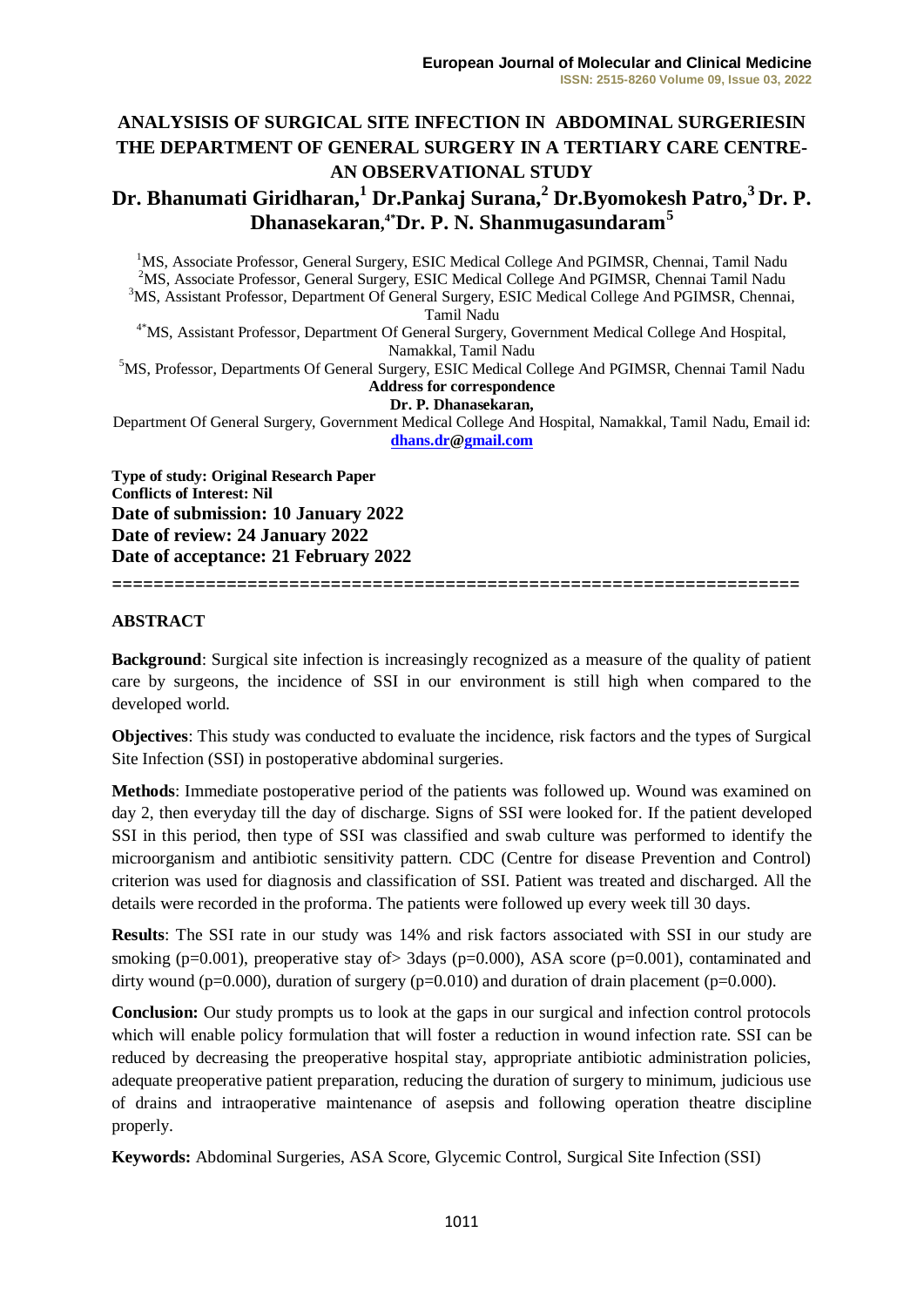#### **INTRODUCION**

Surgicalsiteinfections(SSIs)areinfectionsoftheincisionororganor spacethatoccuraftersurgery.Theterm 'surgicalsiteinfection'(SSI)wasintroducedin1992toreplacethepreviousterm 'surgicalwoundinfection'.Surgicalsiteinfection(SSI)hasalwaysbeenamajorcomplicationofsurg ery andtraumaandhasbeendocumentedfor4000–5000years.SSI isboththemostfrequentlystudiedandtheleadingHAIreportedhospitalwideinLMICs.WorldHealth Organization(WHO)CleanCare isSaferCareprogrammeshowsthatsurgicalsiteinfection(SSI)affectsuptoonethird ofpatientswhohaveundergoneasurgicalprocedureinLMICsandThepooledincidenceofSSIwas11 .8per100surgicalpatientsundergoing the procedure (range 1.2to 23.6).<sup>1,2</sup> AlthoughSSIincidenceismuchlowerinhigh-incomecountries,itremains afrequenttypeofHAIinEuropeandtheUnitedStatesofAmerica(USA).InsomeEuropeancountries, itevenrepresents themostfrequenttypeofHAI. SSIsareamongthemostpreventableHAIs,buttheystillrepresentasignificantburdenintermsofpatie ntmorbidityandmortalityandadditionalcosts tohealthsystemsandservicepayersworldwide.<sup>3</sup>EachSSIisassociatedwithapproximatelyaddition alpostoperativehospitaldaysandpatientswithanSSIhavea2- 11timeshigherriskofdeath,comparedwithoperativepatientswithoutanSSI. 4 Surgicalpatientsinitiallyseenwithmorecomplexcomorbidities andtheemergenceofantimicrobialresistantpathogensincreasethecostandchallengeoftreatingSSIs.<sup>5</sup>

Forthesereasons,thepreventionofSSIhasreceivedconsiderableattentionfrom surgeons, infectioncontrolprofessionals andhealthcareauthorities,themediaand thepublic.This study was conducted toevaluatetheincidence,risk factors and the types of Surgical Site Infection (SSI)in postoperativeabdominalsurgeries.

### **METHODOLOGY**

This prospectivestudy was performed inESICMedical College and PGIMSR,Chennai, in the period18monthsfrom April2018toSeptember2019. 100 adult patients undergoing elective and emergency abdominal surgeries were selected. The ethical standards for human experimentation were followed during the study and permission from the institutional ethical committee was taken.

PatientswithHIV,HBVorHCVinfection, patientsonchemotherapyandradiotherapy, patientsonoralsteroidsandotherimmunosuppressantdrugs,

patientswithhepatic,cardiacandrenalfailure,

andASA(AmericanSocietyofAnaesthesiologists)scoreIVorV were excluded from the study.

*Study procedure:*Informed written consent was obtained. Appropriate history was taken;Clinical examination and relevant investigations were carried out. Intravenous antibiotic was given 30–60 minutes before theprocedure.Appropriatesurgicalmanagementwas carriedoutunderstrictasepticprecautions.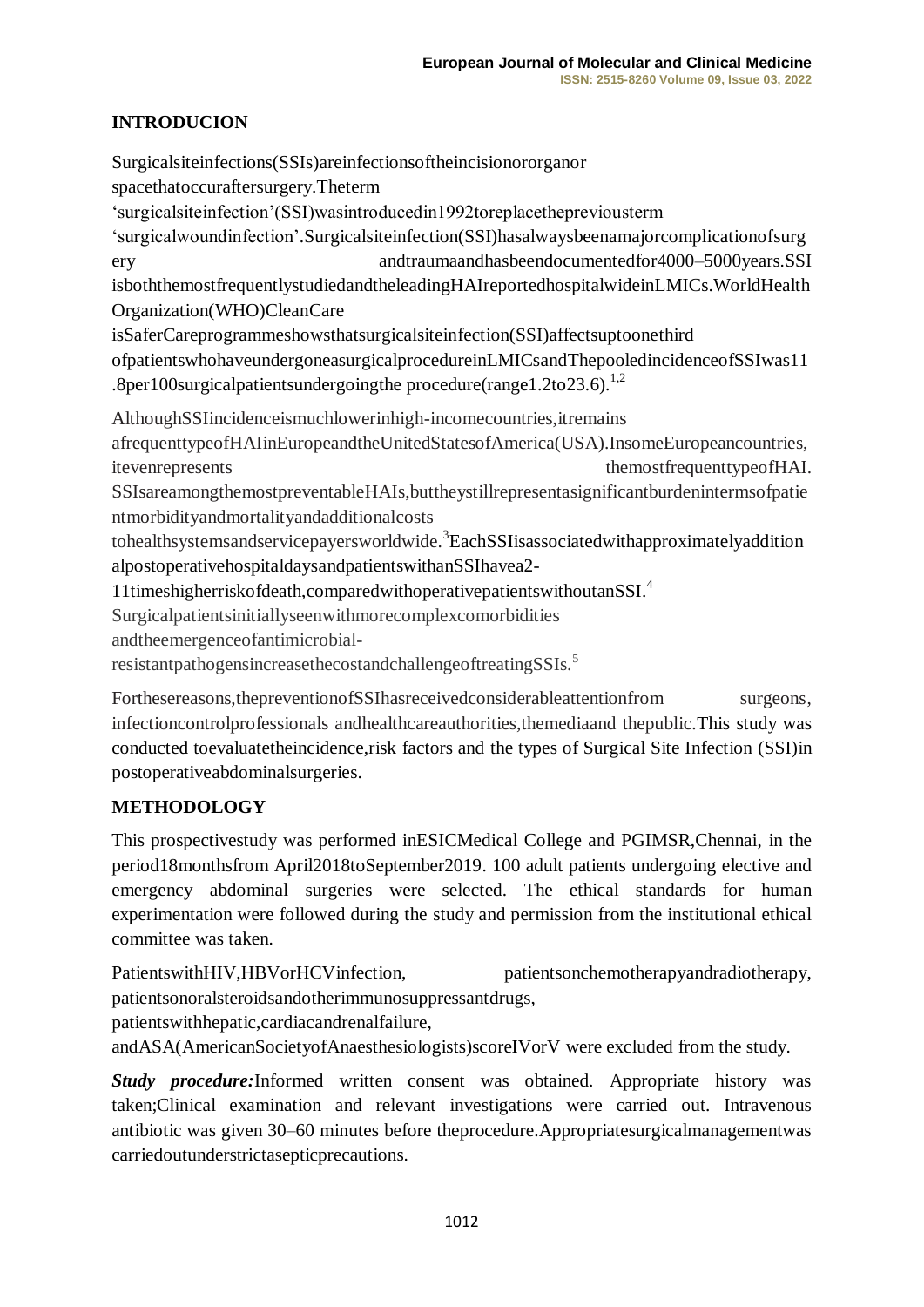Immediatepostoperativeperiodofthepatientswasfollowedup.Woundwasexaminedonday2,thene verydaytillthedayofdischarge.SignsofSSIwerelookedfor.IfthePatientdevelopedSSIinthisperiod ,thentypeofSSIwasclassifiedandswabculturewasperformedtoidentifythemicroorganism andantibiotic

sensitivitypattern.CDC(CentrefordiseasePreventionandControl)criterionwasusedfordiagnosisa ndclassificationofSSI.Patientwastreatedanddischarged.Allthedetailswererecordedintheprofor ma.Thepatientswerefollowedupeveryweektill30days.IfthepatientdevelopedanyfeaturesofSSId uringfollowupperiodafterdischarge,thenpatientwastreatedaccordinglyasdescribedabove.Alldet ailswererecordedintheproforma.

Data was collected and calculated datawerearrangedinsystemicmanner,presentedinvarioustableandfiguresandstatisticalanalysisw asmadetoevaluatetheobjectivesofthisStudywiththehelpofSPSS.TheChisquarecalculationwas done.

### **RESULTS**

Inourstudymaximum numbersofpatientswere35to65yearsofage and predominantly male. 12patientswereknowndiabetic, 14patientsweresmokers. Inourstudy95patientshadpreoperativestaylessthan3days. Inourstudy3patientshadelevatedbloodsugarlevel>200mg/dl.There weremoreemergencysurgeries (64)thanelectivesurgeries (36). Outof58malepatients26wereanaemic.Noneofthe patientsrequiredbloodtransfusion.Majorityofpatientswereoftheagegroup13to35years.Allthema lepatientsabove65yearsofagewerewith low hemoglobin. Inourstudy64patientscameunderASAscoreI.

Majorityofsurgicalwound werecleancontaminated. Durationofsurgerywas>2hrsfor71procedures. Drainagetubewasplacedin31surgeries. 74patientshadpost-operativestayperiodof3-7days.23patientshad prolongedhospitalstay.Allpatientswereunderglycemiccontrolduringthepost-operativeperiod. 71patientswerestartedonoralfeedsbetween24and48hours. Outof14patientswhodevelopedSSI,13had superficial superficial SSI.1hadorganSpaceSSI.NopatientshaddeepincisionalSSI.

Out14patients9were35-65yearsofage.Theinfectionratewas18.4%(9/49).

Inthisagegroupwhilethatinage>65yearsis25%(1/4).

10outof14patientsweremales.Bothageandsexwerefound notcorealated withSSI. 3patientswhohaddiabetesmellitusdevelopedSSI.Theinfectionratewas25%(3/12).Diabetesmellit uswasnotariskfactorforSSIinourstudy. 6patientsweresmokers.Theinfectionrateamong smokerswas42.9%.SmokingwasfoundtobeassociatedwithSSI(P=0.001). 12patients werehavingnormalBMI.Patients undernutritionandobesitywerenotfoundtobeassociated withSSIinourstudy.

AllpatientswhodevelopedSSIwereunderglycemiccontrolbothduringpreoperativeandpostoperat iveperiod.SowecouldnotestablishanyassociationbetweenSSIandperioperativeHyperglycemiain ourstudy. Outof4femalepatientswhodevelopedSSI,3werefoundtohaveanaemia withinfectionrateis10.3% (3/26).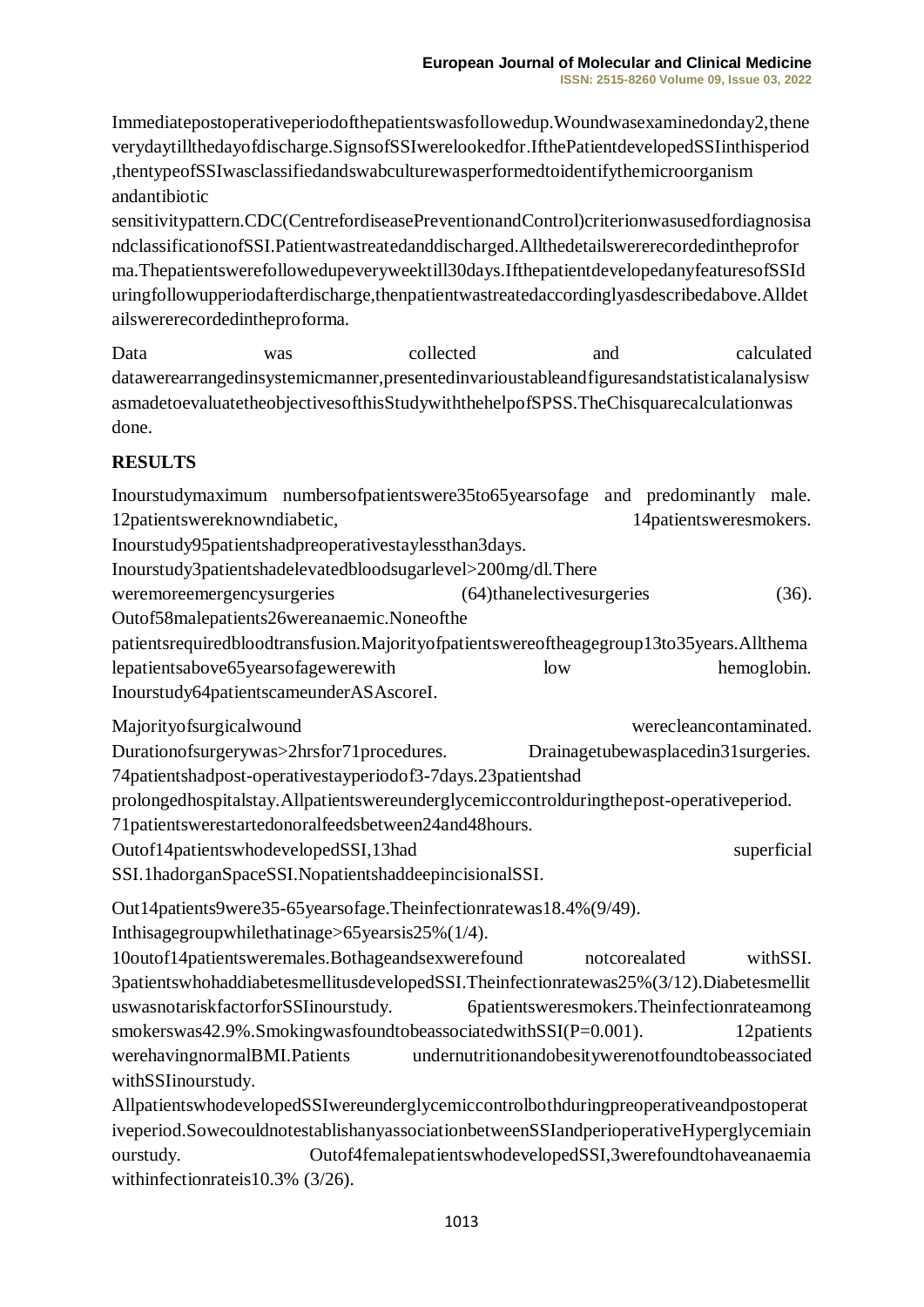SevenpatientswithSSIhadlowserum

albuminlevel.Theinfectionrateis20%(7/35)inpatientswithhypoalbuminemia,whichisnotstatistic ally significant. 4patientshadpreoperativestayperiodof>3days.Theinfectionratewas80%  $(4/5)$ , which was significantly associated with  $SSI(P=0.000)$ .

TheinfectionrateinpatientswithASAclassIIis28.1%(9/32)andclassIII

was50%(2/4).HigherASAscoreissignificantlyassociatedwithSSIinour study

(p=0.001).Outof14patients,10patientshaveundergoneemergencyprocedure.Theinfectionratein patientswhounderwentemergencyprocedurewas12%(10/83)ascomparedtothatelectiveis23.5%( 4/17).

Contaminatedanddirtywoundsweresignificantly

associatedwithSSI(p=0.000).11casesoutof14werefoundtohavecontaminatedwound.

AllpatientswithSSIhaddrainplacedfor > 4days. This is spinificantly associated with SSI ( $p=0.0$ ). Morethan1organism wasisolatedintheswabcultureof5patients.Themostorganisms isolatedwereEscherichiacoli.

The SSI rate in our study was 14% and risk factors associated with SSI were smoking ( $p=0.001$ ), preoperative stay of 3days ( $p=0.000$ ), ASA score ( $p=0.001$ ), contaminated and dirty wound ( $p=0.000$ ), duration of surgery ( $p=0.010$ ) and duration of drain placement (p=0.000).All the details are tabulated in the table and images in atlas.

## **DISCUSSION**

Largenumberofstudiesreportedsurgicalsiteinfectioninabdominalsurgeriesbetween3.4%and36. 1%96.Inourstudyoutof100patientswhounderwentabdominalsurgeries,14patientsdevelopedSSI. TherateofSSIIinourstudyis14%.ThisiscomparabletomanystudiesinIndiaandishighercomparedt odevelopedcountriesandlessascomparedtofewIndianstudies.Thisisduetothefactthatindevelope dcountriestheyhaveasystematicfeedbackofSSIrateandsurveillancebodiessuchasHospitalsinEur opeLinkforInfectionControlthroughSurveillance(HELICS)InEuropeandNationalNosocomialI nfectionSurveillanceSystem

(NNIS)inUnitedStatesofAmericawhereasinourcountryweremainlyonsporadicsurveys.<sup>6</sup>

Inourstudymostofpatientswereofmiddleagegroup(35-

65years)andtherewasmalepreponderance.TheriskfactorsassociatedwithSSIinourstudyaresmoki ng(p=0.001),preoperativestayof>3days(p=0.000),ASAscore(p=0.001),contaminatedanddirtyw ound( $p=0.000$ ),durationofsurgery( $p=0.010$ )anddurationdrainplacement( $p=0.000$ ).

Ourstudydidnotf indassociationbetweenSSIandBMIgrading,anaemia as well as hypoalbuminemia.Inour study study and the study study study study study study study study study study study study

smokingwasfoundtobeassociatedwithSSIlikepreviousStudies.<sup>7</sup>Theinfectionrateamongsmokers is42.9%(6/14)whilethatinNon-

smokersis9.3%(8/86).Preoperativestaydurationof>3daysissignificantlyassociatedwithSSI.Thei nfectionrateis80%inpatientswithPreoperativestayof>3daysascomparedto10.5%inpatientswith  $<$  3Daysduration.Similarfindingisobservedinmanystudies.  $^{8,9,10}$ 

PatientswithASAclassof2and3areassociatedwithSSI.Thisis comparabletoprevious studies.<sup>11,12</sup>The in fection rate in ASA classIIPatientsis28.1%andinclassIIIare50%.InourstudycontaminatedanddirtyWoundwereassoc iatedwithSSIasobservedinpreviousstudies.Theinfectionrateincontaminatedwoundis91.7%(11/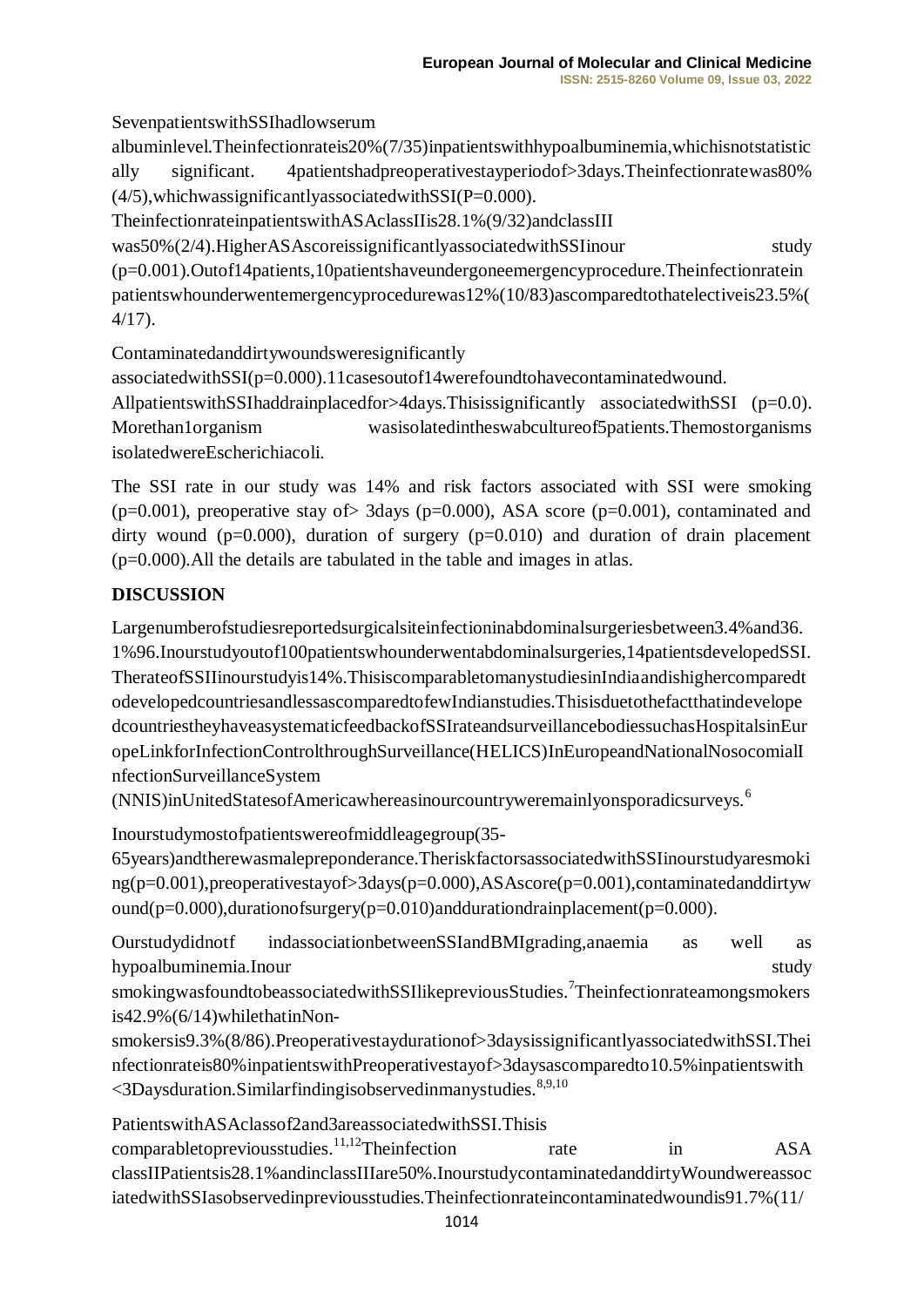12)whileindirtyWounditis50%(1/2).Durationofsurgery>2hoursdurationissignificantly assosciatedwithSSI.Reportsfrom otherstudieswereinagreementwithour findings.<sup>8,10,11</sup>Theinfectionratewas19.7%(14/71)inpatientswhenthedurationofsurgerywas>2ho urs. No patient with surgery

duration<2hoursdevelopedSSIinourstudy(0/29).Durationofdrainplacementfor>4daysisassosci atedwithSSIinourstudy.Similarfindingwasobservedinmanystudies.<sup>8,10,12</sup>Theinfectionratewas60 .9%inpatientswithdrainplacedfor>4days.Themostcommondiseaseconditionencounteredinourst udyisacuteappendicitiswithorwithoutabscessandsurgicalprocedureobservedisemergencyopena ppendectomy.SSIwasmostcommonlyobservedinappendicularabscessandduodenalperforation. SSIwasnotedon4<sup>th</sup>post-

operativedayfor9patientsand5<sup>th</sup>postoperativedayfor5patients.NoneofthepatientsdevelopedSSIa fterdischargefrom hospital. The hospital.

endogenousfloraisresponsibleforinfectioninmostcases.Theopeningofthegastrointestinaltractin creasesthelikelihoodofGram-

negativebacillithatwasourfindinginthisstudy.ThemostcommonorganismisolatedwasE.coli.Itwa sisolatedin50%ofswabculture.ThisissimilartothefindingobservedbySatyanarayana V et al andRaka L et al.<sup>13,14</sup>

PseudomonasandProteusmirabiliswerenextmostcommonorganismsisolated.Morethan1organis m

wasisolatedintheswabcultureof5patients.E.coliwasfoundsensitivetopiperacillinandTazobactu m, Imipenam,Colistin.Theotherorganismsobservedinswabculturewereklebseilla, Staphaureus,MRSA.Swabculturewassterilein3patientsinourstudy.InpatientswhodevelopedSSI, 13patientshadsuperficialSSI.1patienthadorganspaceSSI.Noneofthepatientsdevelopeddeepincis ionalSSI.Secondarywoundclosurewasdonefor9(64.3%)patientswhohadSSI

Withresidualwounddehiscencewithhealthygranulationtissueinwhomspontaneousclosuredidnot occur.AllpatientswithSSIhadprolongedPost-operativestaydurationofmorethan7days.

# **CONCLUSION**

Ourstudypromptsustolookatthegapsinoursurgicalandinfectioncontrolprotocolswhichwillenabl epolicyformulationthatwillfosterareductioninwoundinfectionrate.SSIcanbereducedbydecreasi ngthepreoperativehospitalstay,appropriateantibioticadministrationpolicies,adequatepreoperati vepatientpreparation,reducingthedurationofsurgerytominimum,judicioususeofdrainsandintrao perativemaintenanceofasepsisandfollowingoperationtheatredisciplineproperly.

Althoughsurgicalsiteinfectionscannotbecompletelyeliminated,areductionintheinfectionratetoa minimallevelcouldhavesignificantbenefits,byreducingpostoperativemorbidityandmortality,an dwastageof healthcareresources.Adedicatedsystem ofinfectionsurveillancehastobeestablishedtoidentifythegapsinourinfectioncontrolprotocolsandt hereforeidentifyareasoffocustoreducetheburdenofSSIs.Itwillalsohelptoindividualizepoliciesre gardinginfectioncontrolindifferentsetups.

AppropriateprecautionarymeasurehastobetakentoreducetheincidencesofSSIthatoriginateprima rilyfrom

thecareproceduresprovidedduringhospitalization.Asoundantibioticpolicy,reducingthelengthof proceduresbyadequatetrainingofthestaffonpropersurgicaltechniques,proper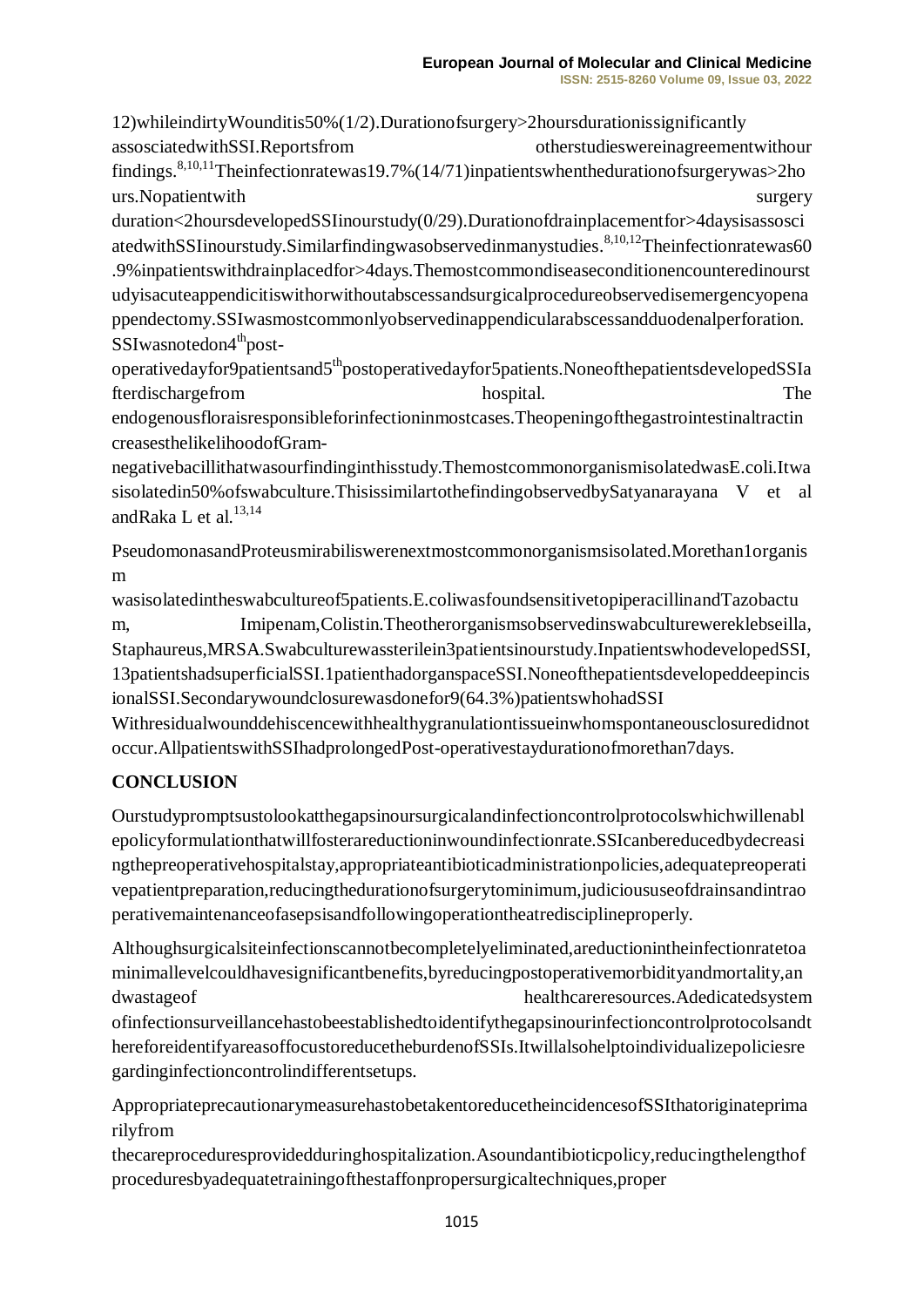intraoperativeinfectioncontrolmeasuresandfeedbackofappropriatedatatosurgeonsregardingSSI swouldbedesirabletoreducethesurgicalsiteinfection.

#### **REFRENCES**

- 1. NationalHealthcareSafetyNetwork,CentersforDiseaseControlandPrevention.Surgicalsiteinf ection(SSI)event.2017.
- 2. HoranTC,GaynesRP,MartoneWJ,JarvisWR,EmoriTG.CDC Definitionsofnosocomialsurgicalsiteinfections,1992:a ModificationofCDCdefinitionsofsurgicalwoundinfections.InfectControlHospEpidemiol19 92;13:606–608.
- 3. BaileyandLove shortpractice of surgery,  $27<sup>th</sup>$ edition.
- 4. AllegranziB,BagheriNejadS,CombescureC,GraafmansW,AttarH,DonaldsonL,etal.Burdeno fendemichealth-care-associated Infectionindevelopingcountries:systematicreviewandmetaanalysis. Lancet. 2011;37:9761:228-41.
- 5. Reportontheburdenofendemichealthcareassociatedinfectionworldwide.Asystematicreviewoftheliterature.Geneva:WorldHealthOrga nization;2011.
- 6. HaleyRW,CulverDH,WhiteJW,MorganWM,EmoriTG,MunnVP,etal.Theefficacyofinfectio nsurveillanceandcontrolprogramsinpreventing nosocomialinfectionsinUShospitals.Am JEpidemiol.1985;121(2):182-205.
- 7. Mekhla, Borle FR. Determinants of superficial surgical site infections in abdominal surgeries at a Rural Teaching Hospital in Central India: A prospective study. J Family Med Prim Care. 2019; 8:7:2258-2263.
- 8. Prabhakaran B, Afjal M, Paul S, Clinical Study of Surgical Site Infection. International Journal of Science and Research (IJSR), 2016, 5:5:1782 – 1786.
- 9. Adejumo, A., Nuhu, M., Afolaranmi, T. Incidence and risk factors of abdominal surgical site infection in a Nigerian Tertiary Health care centre. International Journal of Infection Control, 2015; 11:4:1-12.
- 10. Aga E, Keinan-Boker L, Eithan A, Mais T, Rabinovich A, Nassar F. Surgical site infections after abdominal surgery: incidence and risk factors. A prospective cohort study. Infect Dis (Lond). 2015;47:11:761-767.
- 11. Pathak A. Erika A. Saliba RN, Sharma S, Mahadik VK, Shah H, Lundborg CS. Incidenceandfactorsassociatedwithsurgicalsiteinfectionsina Teaching hospitalinUjjain,India.AmericanJournalofInfectionControl, 2014; 42:e11-e15.
- 12. Pinakin K.Sutariya,Mallika V.Chavada.International Surgery Journal Incidence and determinants of the surgical site infection: a hospital Based longitudinal study.2016; 3:4:2202-2206.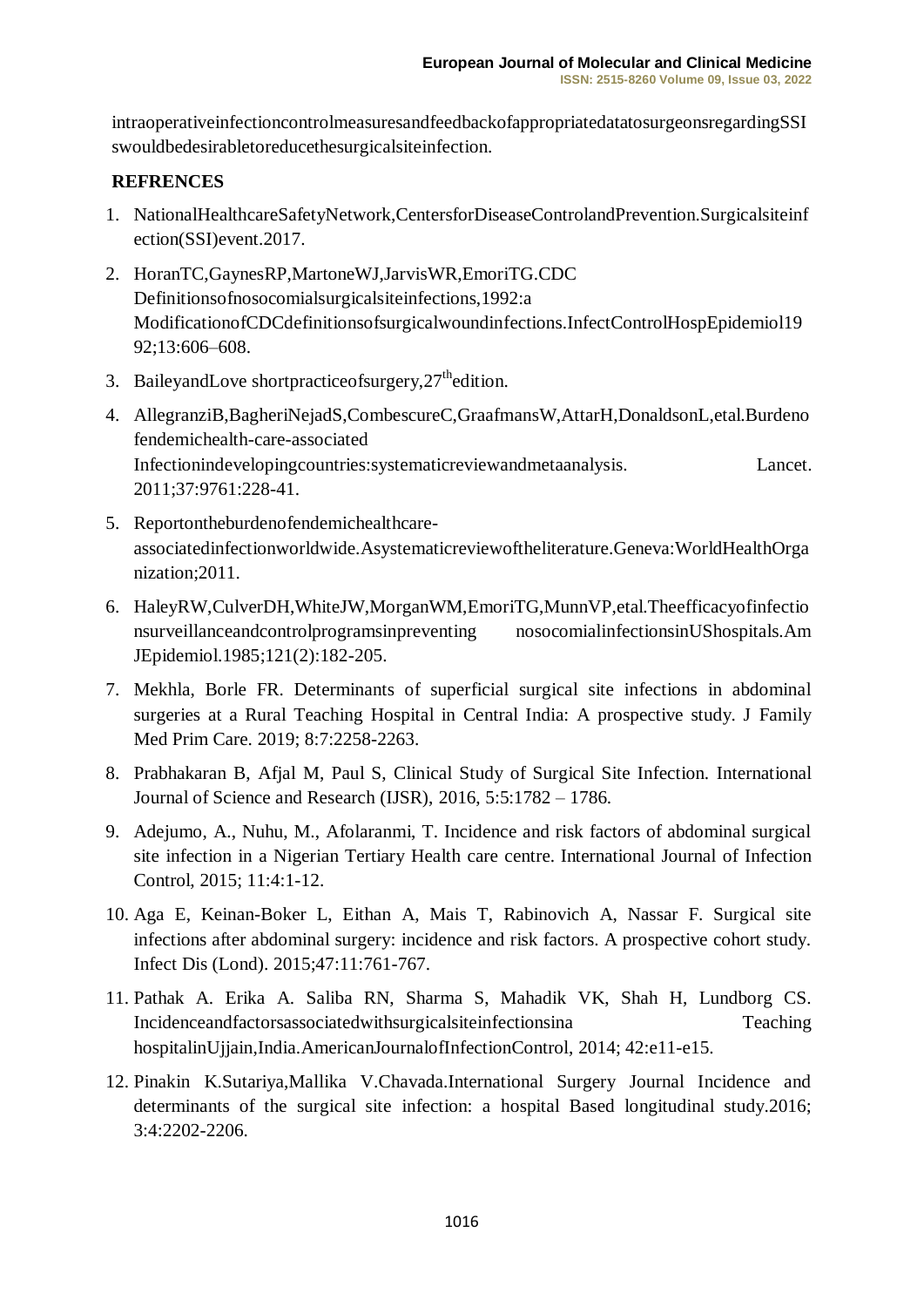- 13. Satyanarayana V, Prashanth HV, Bhandare B, Kavyashree A.Study of Surgical Site Infections in Abdominal Surgeries.JournalofClinicalandDiagnosticResearch; 2011, 5:5:935-939.
- 14. Raka L, Krasniqi A, Hoxha F, Musa R, Mulliqi G, Krasniqi S et al. Surgical site infections in an abdominal surgical ward at Kosovo Teaching Hospital.J Infect Developing Countries 2007;1:3:337-341.



- A. Discharge form suture site suggesting superficial SSI
- **B.** Wound Gaping
- C. Pus collection for culture and sensitivity pattern

| <b>Parameters</b>   | Subgroup    | <b>SSI present</b><br>frequency (%) | <b>SSI absent</b><br>frequency (%) | $X^2$  | <b>DF</b>      | 'P'<br>value |
|---------------------|-------------|-------------------------------------|------------------------------------|--------|----------------|--------------|
| Age group           | 13-35       | 4(8.5)                              | 43(91.5)                           | 2.355  | $\overline{2}$ | 0.308        |
|                     | 36-65       | 9(18.4)                             | 40(81.6)                           |        |                |              |
|                     | >65         | 1(25.0)                             | 3(75.0)                            |        |                |              |
| <b>Gender</b>       | <b>Male</b> | 10(17.5)                            | 47(82.5)                           | 1.383  |                | 0.240        |
|                     | Female      | 4(9.3)                              | 39(90.7)                           |        |                |              |
| <b>DM</b>           | Yes         | 3(25.0)                             | 9(75.0)                            | 1.370  | $\mathbf{1}$   | 0.242        |
|                     | <b>No</b>   | 11(12.5)                            | 77(87.5)                           |        |                |              |
| <b>Smoking</b>      | Yes         | 6(42.9)                             | 8(57.1)                            | 11.259 | $\mathbf{1}$   | 0.001        |
|                     | No          | 8(9.3)                              | 78(90.7)                           |        |                |              |
| <b>BMI</b>          | < 18.5      | 2(18.2)                             | 9(81.8)                            | 0.332  | $\overline{2}$ | 0.847        |
|                     | 18.5-25     | 12(13.6)                            | 76(86.4)                           |        |                |              |
|                     | $>25$       | $\mathbf{0}$                        | 1(100)                             |        |                |              |
| <b>Random blood</b> | $200$       | 14(14.4)                            | 83(85.6)                           | 0.503  | $\mathbf{1}$   | 0.478        |
| sugar               | $\geq$ 200  | $\mathbf{0}$                        | 3(100)                             |        |                |              |
| <b>Hb male</b>      | < 13        | 5(19.2)                             | 21(80.8)                           | 0.131  | $\mathbf{1}$   | 0.718        |
|                     | $\geq$ 13   | 5(15.6)                             | 27(84.4)                           |        |                |              |
| <b>Hb female</b>    | < 12        | 3(10.3)                             | 26(89.7)                           | 0.073  | $\mathbf{1}$   | 0.787        |
|                     | $\geq$ 12   | 1(7.7)                              | 12(92.3)                           |        |                |              |

**Table: Relationshipbetweenclinicalparametersandincidenceof SSI**